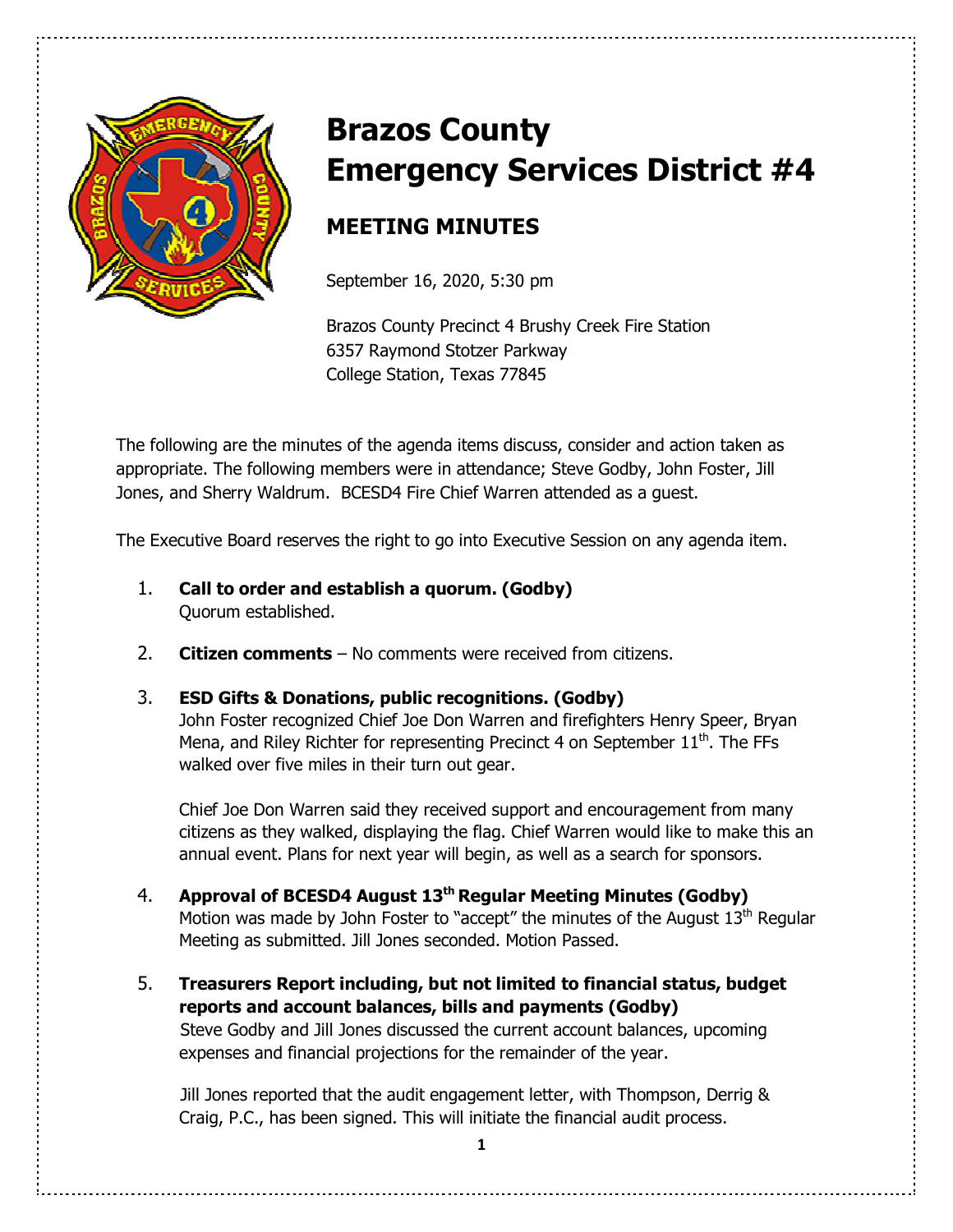Jill Jones said that Wells Fargo has been very slow to respond to our request for credit cards. After a brief discussion the Board members agreed that it is time to find another bank. Jill Jones will get recommendations from Thompson, Derrig & Craig, P.C.

The Board unanimously approved the purchase of thirty-six stackable, burgundy, fabric covered banquet chairs, for the Brushy Creek Fire Station Community Room, from Restaurant 4 Less. The total amount including shipping and handling, plus tax is \$952.81.

#### 6. **Report from Brazos County Precinct 4 VFD report (Chief Warren)**

 Chief Warren provided the Fire Chief Update including financial review, operations, training, apparatus, and facilities including status of repairs needed at Station 1, Station 2 and Station 3.

 A motion was made by John Foster authorizing Chief Joe Don Warren to spend \$52,000 to remodel Station Two. Sherry Waldrum seconded the motion. The motion passed with a unanimous vote.

 Chief Warren is looking into purchasing a 2.5-ton Military Surplus truck. The truck would serve dual purposes as a flood water rescue and wildland firefighting vehicle.

7. **Brazos County Tax Assessor –2020 Tax Rate Action Discussion/Adoption**  John Foster made a motion to adopt Motion #1 "No New Revenue" Rate of \$0.047790/\$100.00 for 2020. Jill Jones seconded the motion. The motion passed with a unanimous vote.

### 8. **Annexation – Order to Disannex Territory (Godby)**

A motion was made by Jill Jones to accept as written the "Brazos County Emergency Services District 4 Order Removing Territory Annexed by the City of Bryan, Texas from the Territorial Limits of Brazos County of Brazos County Emergency Services District 4" – Order No. 09-16-2020-08. John Foster seconded the motion. The motion passed with a unanimous vote.

Godby will provide copies of the Order to the Brazos County Tax Assessor and Brazos County Appraiser as directed by our attorney.

#### 9. **BCESD4 Strategic Plan Discussion (Foster)**

John Foster provided information on the revision to our Strategic Support Plan 2020-2022. This will involve input from Firefighters, area Fire Chiefs, and ESD#4 Citizens. The information will be collected by a survey from Foster.

#### 10. **BCESD4 Board Vacancy**

Efforts were discussed to identify BCESD4 Board Candidates to fill the current vacancy on the BCESD4 Board.